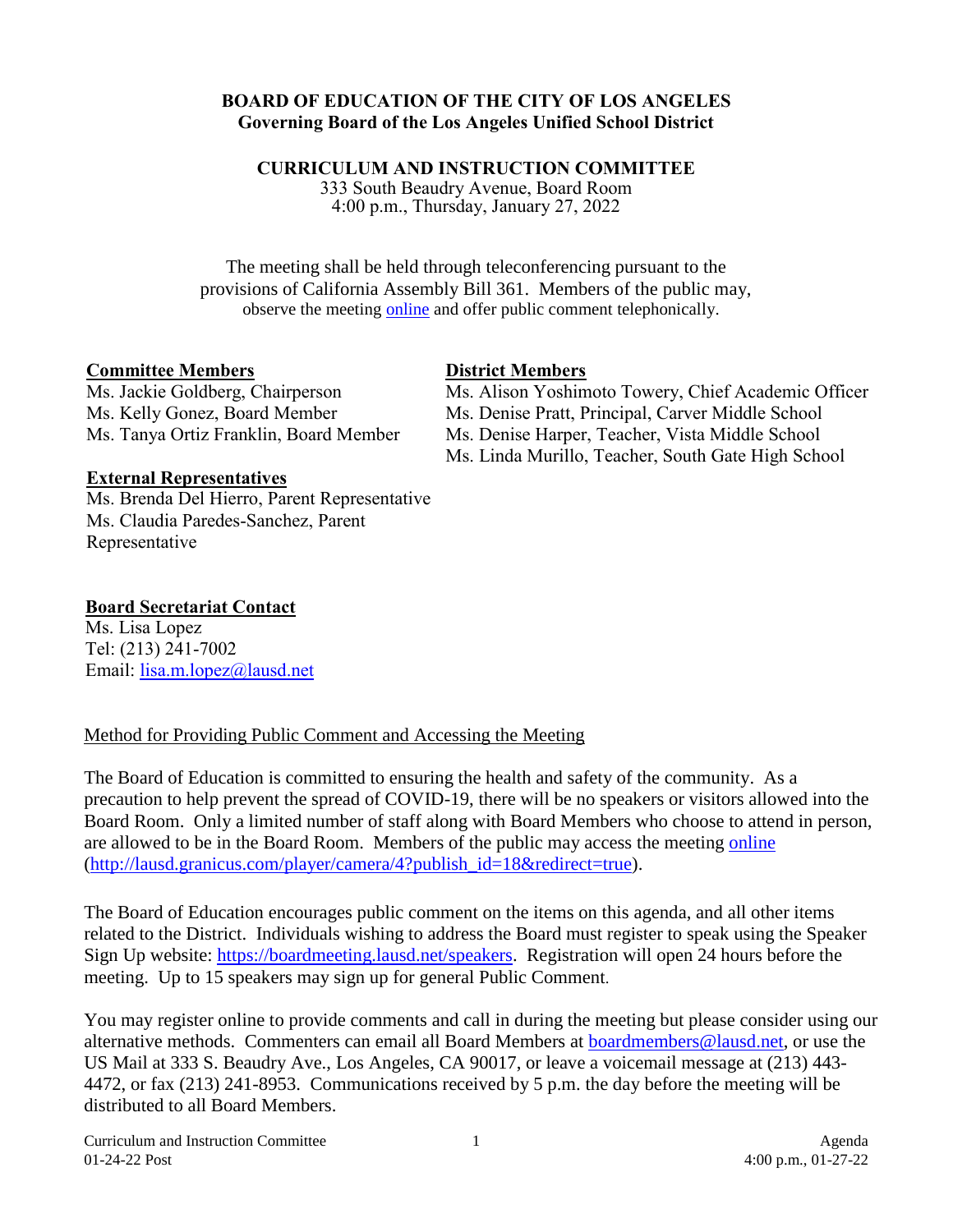Speakers who have registered on the Speaker Sign Up website for this meeting will need to follow these instructions:

- 1. Call 1-669-900-6833 and enter Meeting ID **842 7628 9044** at the beginning of the meeting.
- 2. Press #, and then # again when prompted for the Participant ID.
- 3. Remain on hold until it is your turn to speak. You can watch the meeting on the live video stream [\(http://lausd.granicus.com/MediaPlayer.php?publish\\_id=18\)](http://lausd.granicus.com/MediaPlayer.php?publish_id=18) until your item comes before the Board.
- 4. Callers will be identified based on their phone number. You will need to call in from the same phone number entered on the Speaker Sign Up website. Callers will need to have their phone number ID displayed and may need to adjust their phone settings.
- 5. Callers will know to speak when receiving the signal that their phone has been removed from hold and/or unmuted. Callers will then press  $*6$  (Star 6) and be brought into the meeting.

If you are not on hold when public speakers are being heard, we will attempt to contact you using the zoom platform. You will receive a phone call from 213-338-8477, with an automated message to "press one (1) to join the meeting."

Speakers will have three (3) minutes to provide comments. Please contact the Board Secretariat at 213- 241-7002 if you have any questions.

# **AGENDA**

|  | Arts Education Branch, Division of Instruction                                                                                                     |
|--|----------------------------------------------------------------------------------------------------------------------------------------------------|
|  | 3. Beyond the Bell Music and Entertainment Education  Tony White, Administrative Coordinator<br>Music and Entertainment Education, Beyond the Bell |

Closing Remarks

Public Comment

#### Adjournment